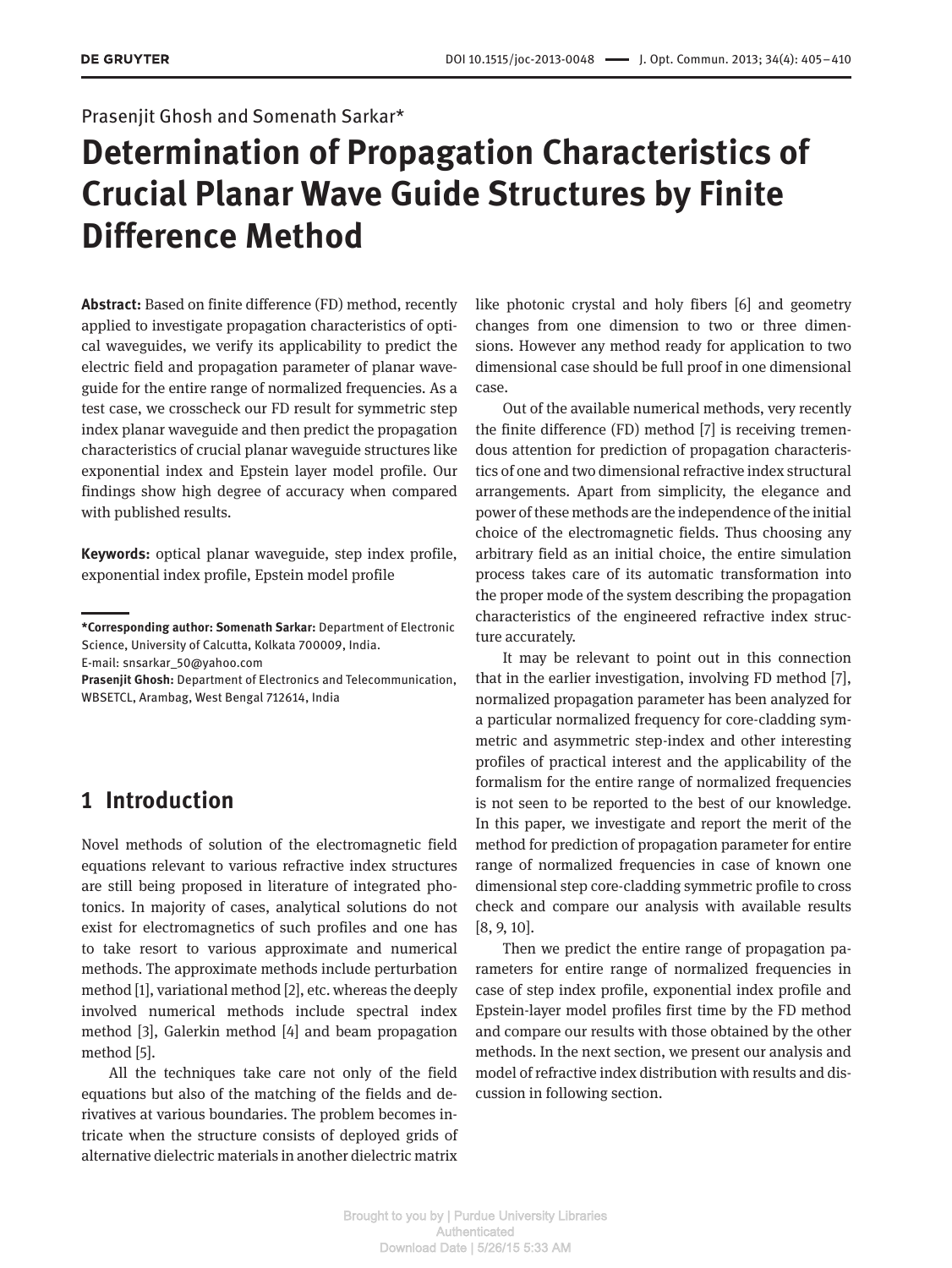

**Fig. 1:** Discretization of refractive index profile in transverse direction of the waveguide

# **2 Analysis**

### **2.1 Formalism**

For harmonic wave propagation in isotropic, linear, lossless, non conducting and non magnetic one dimensional structures such as optical planar waveguides with refractive index n(y), the modal field under weakly guiding condition satisfies Helmholtz's equation [11]:

$$
\frac{\partial^2 \phi}{\partial y^2} + k_0^2 (n(y)^2 - n_{\text{eff}}^2) \phi(y) = 0 \tag{1}
$$

where  $n_{\text{eff}}$  represents the effective refractive index of the propagating mode.

In FD method, with usual discretization in transverse y-direction as  $y = i \times \Delta y$ , i being an integer as shown in Fig. 1, the one dimensional refractive index profile is first placed in the array of  $(N+1)$  points in the computational domain. Here,  $(N + 1) \times \Delta y$  is the total length of the waveguide in transverse dimension. By applying FD method approximation on Eq. (1) [7], to investigate TE Mode, we can write

$$
e_{i+1} = \{2 - (\Delta y)^2 k_0^2 (n_i^2 - n_{eff}^2)\} e_i - e_{i-1}
$$
 (2)

The field convergence algorithm [7] has been used here. The method is simple and based on FD discretization applied to the scalar or semivectorial form of Helmholtz's equation, which transforms an arbitrary field to a mode.

Now for any arbitrary value of  $n_{\text{eff}}$  and appropriate choice of boundary value of electric field we evaluate the electric field by using Eq. (2). Then we proceed to have a more relevant expression of  $n_{\text{eff}}$  [11] as

$$
n_{eff}^{2} = \frac{\int_{-\infty}^{\infty} \{(\Delta y)^{2} k_{0}^{2} n_{i}^{2} e_{i}^{2} + (e_{i+1} - 2e_{i} + e_{i-1}) e_{i}\} dy}{(\Delta y)^{2} k_{0}^{2} \int_{-\infty}^{\infty} e_{i}^{2} dy}
$$
(3)

Using the calculated electric field value from Eq. (2), we calculate the value of  $n_{\text{eff}}$  from Eq. (3). This new  $n_{\text{eff}}$  is now inserted in Eq. (2) and the value of electric field is calculated. Again these field values are inserted in Eq. (3), which gives a new  $n_{\text{eff}}$ . This iteration process is continued until a desired precision is achieved yielding both the mode field as well as the effective mode index.

For TM modes Eq.  $(2)$  [7] can be re-written as

$$
\frac{2n_{i-1}^2}{n_{i-1}^2 + n_i^2} e_{i-1} + \frac{2n_{i+1}^2}{n_{i-1}^2 + n_i^2} e_{i+1} + [(\Delta y)^2 k_0^2 (n_i^2 - n_{eff}^2) e_i
$$
  

$$
-2 - \frac{n_i^2 - n_{i-1}^2}{n_{i-1}^2 + n_i^2} - \frac{n_i^2 - n_{i+1}^2}{n_{i+1}^2 + n_i^2} e_i = 0
$$
 (4)

To calculate the effective refractive index,  $n_{\text{eff}}$  for TM mode, we use the following equation [7]:

$$
\int_{-\infty}^{\infty} \left[ \frac{2n_{i-1}^2}{n_{i-1}^2 + n_i^2} e_{i-1} + \frac{2n_{i+1}^2}{n_{i+1}^2 + n_i^2} e_{i+1} + \left\{ (\Delta y) k_0^2 n_i^2 - 2 - \frac{n_i^2 - n_{i-1}^2}{n_{i-1}^2 + n_i^2} - \frac{n_i^2 - n_{i+1}^2}{n_{i+1}^2 + n_i^2} \right\} \right] dy
$$

$$
n_{eff}^2 = \frac{(\Delta y)^2 k_0^2 n_i^2 \int_{-\infty}^{\infty} e_i^2 dy}{(\Delta y)^2 k_0^2 n_i^2 \int_{-\infty}^{\infty} e_i^2 dy} \tag{5}
$$

Now in order to calculate normalized propagation constant b for optical planar waveguide as for TE and TM modes using Eqs. (3) and (5), respectively. The normalized propagation constant [8] is expressed by

$$
b = \frac{n_{\text{eff}}^2 - n_2^2}{n_1^2 - n_2^2} \tag{6}
$$

where  $n_{\text{eff}} = \beta / k_0$ ,  $n_1$  and  $n_2$  being the refractive indices of film and substrate of the optical planar waveguide. Also the normalized frequency of optical planar waveguide [8] is expressed by

$$
V = k_0 d \sqrt{(n_1^2 - n_2^2)} \tag{7}
$$

#### **2.2 Modelling of refractive index structures**

Now in order to apply FD method, we consider some interesting refractive index structures for which we will apply FD method first time to compute b vs V as follows.

#### **Case 1: Step index profile waveguide**

We consider the waveguide studied in [8], which has a step-index profile shown in Fig. 2(a) and expressed by: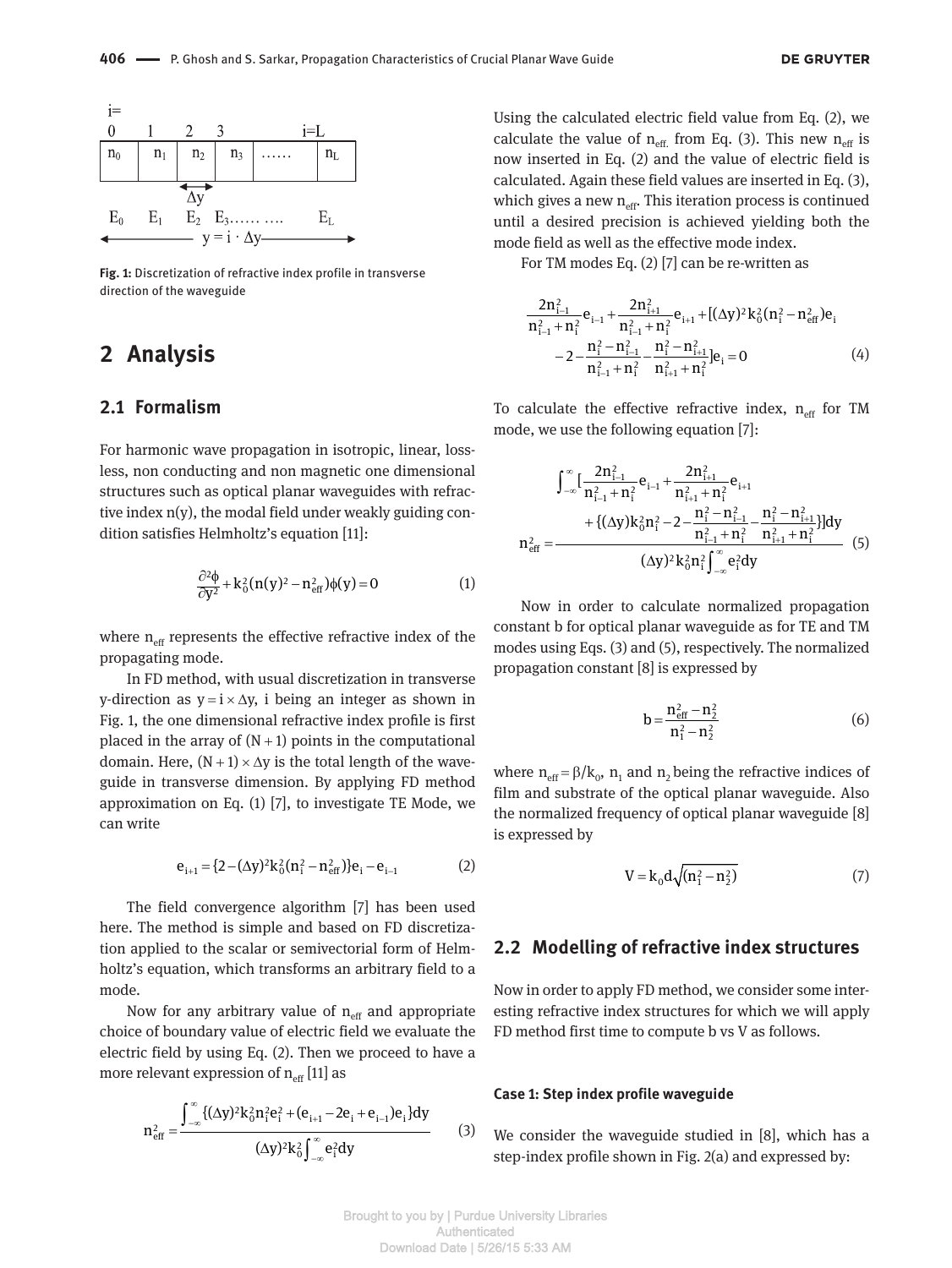

**Fig. 2:** Refractive index profile of (a) step index profile waveguide, (b) exponential index profile waveguide, and (c) general Epstein-layer profile for three values of the asymmetric factor c is given.

$$
n(y) = n_1; |y| < d/2
$$
  
= n<sub>2</sub>; |y| > d/2 (8)

where  $n_1$  is the film index,  $n_2$  is the substrate index and d is the film width.

#### **Case 2: Exponential index profile waveguide**

Then for the same purpose we take the waveguide studied in  $[9]$ , which has a graded refractive-index profile following a small exponential variation as depicted in Fig. 2(b). This type of refractive index profile is configured by diffusion with species that survive in two different forms occupying two different sites not in equilibrium, as Se in CdS substrate [9]. The index profile is given by

$$
n^{2}(y) = n_{s}^{2} + 2n_{s}\Delta n \cdot exp(-\frac{y}{d_{y}}), \text{ for } y \ge 0
$$
  
= n\_{c}^{2}, \text{ for } y < 0 \qquad (9)

where  $\mathtt{n}_{\mathrm{s}}$  is the substrate index,  $\mathtt{n}_{\mathrm{c}}$  is the refractive index of air,  $\Delta n$  is the maximum index change, and  $d_y$  is the depth of diffusion.

#### **Case 3: Epstein-layer model profile**

Lastly we consider Epstein-layer model profile [10], as shown in Fig. 2(c) which represents a wide range of refractive index profiles from symmetric to strongly asymmetric waveguide using its continuous nature. The most general form of the profile is expressed by,

$$
n^{2}(y) = n_{3}^{2} + 2\Delta n_{1}^{2}\left\{\frac{c^{2}e^{2y/a}}{(1 + e^{2y/a})} + \frac{2(2 + c^{2})e^{2y/a}}{(1 + e^{2y/a})^{2}}\right\}
$$
 (10)

where

$$
\Delta = \frac{n_1^2 - n_2^2}{2n_1^2} \quad \text{and} \quad c^2 = \frac{n_2^2 - n_3^2}{n_1^2 - n_2^2}
$$

where  $\mathbf{n_{1},\,n_{2}}$  and  $\mathbf{n_{3}}$  are refractive indices of core, cover and substrate regions of the waveguide, respectively.

The values of parameters are given in the result section.

The normalized propagation constant b for the fundamental TE mode is given by the following eigenvalue equation [10] in terms of V:

$$
b = \frac{c^4 V^2}{4[(1+2V^2(2+c^2))^{1/2} - (2N+1)]^2} + \frac{[(1+2V^2(2+c^2))^{1/2} - (2N+1)]^2}{4V^2} - \frac{c^2}{2}
$$
(11)

where  $N = 0, 1, 2, \ldots$ 

The last two profiles are chosen for their realistic nature of practical importance [12, 13]. In the next section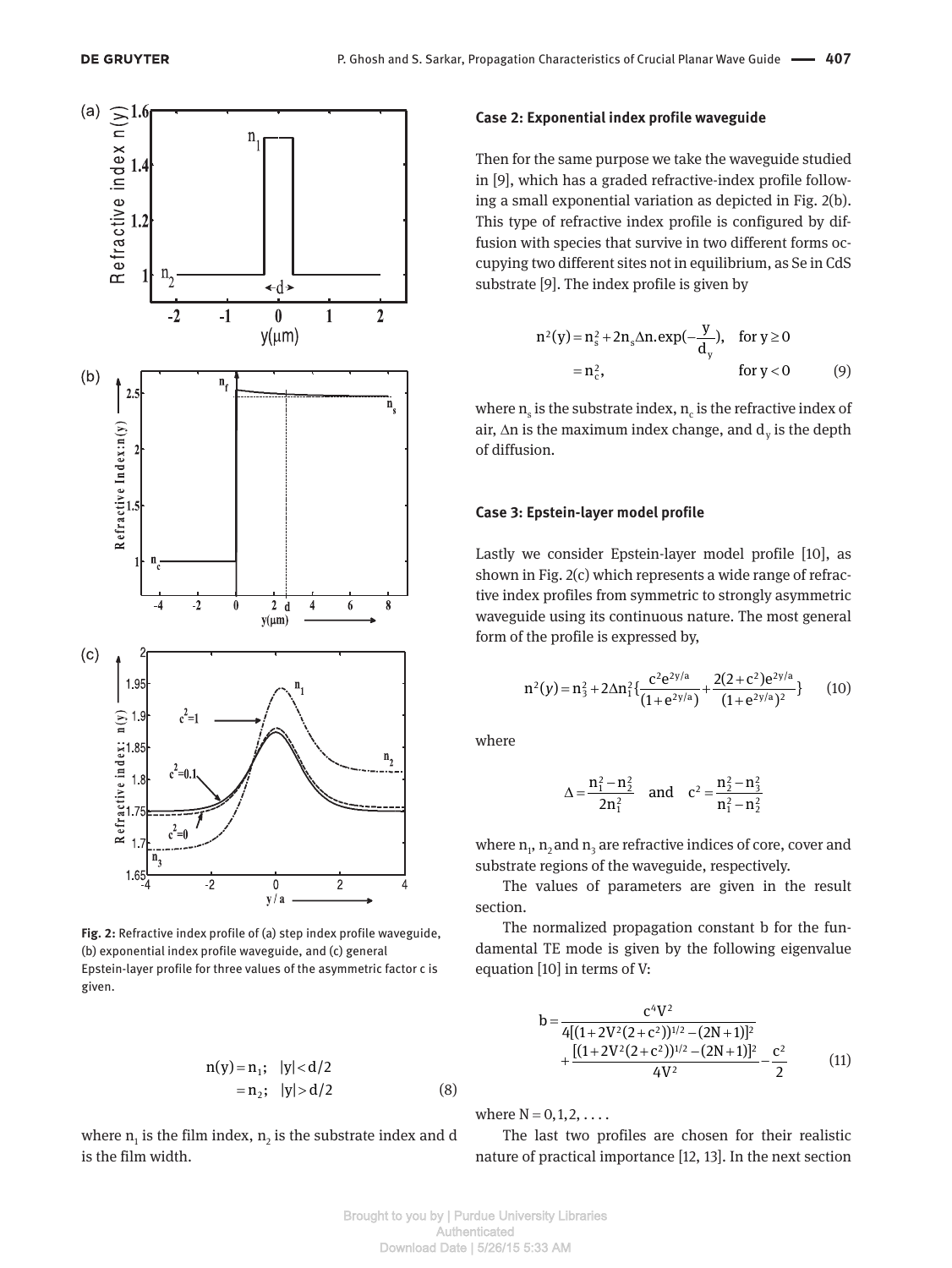we take these profiles to compute b for various values of V as stated above.

# **3 Results and discussions**

Now as stated above we proceed to crosscheck our formalism for known symmetric step index waveguide whether our FD based calculation presents results as excellent as those of [7, 8]. We have used  $n_1 = 1.5$ ,  $n_2 = 1.0$ , and d = 0.555 μm. The domain width of the calculated part is 4 μm and the region is equally divided into mesh grids with a grid size 7 nm. The plot of normalized propagation constant b as a function of the normalized frequency V for the profile for fundamental TE and TM modes are shown in Fig. 3(a) and 3(b).

For this refractive index profile, we see an excellent agreement with the available results [8] showing the applicability of FD method of the entire b-V range. Further we have seen that our electric field represents exactly that presented by [7] to make us sure about rigour of our calculation which follows that of [7].

Then with our FD scheme, we try to predict the b-V curves for some interesting profiles like exponential and Epstein-layer model profiles for which we have available results from other methods for comparison. The parameters used for exponential index profile are  $n_s = 2.47$ ,  $\Delta n = 0.06$ ,  $n_c = 1$  and  $d = 2.5$  µm. The domain width of the calculated part is 9 μm and the region is equally divided into mesh grids with a grid size 19 nm. The plot of normalized propagation constant (b) as a function of the normalized frequency (V) for the profile for fundamental TE and TM modes are shown in Fig. 4(a) and 4(b). For this specially graded refractive index profile, an excellent agreement with [9] is obtained.







**Fig. 4:** Normalized b-V plots for the exponential index profile for (a) fundamental TE mode and (b) fundamental TM mode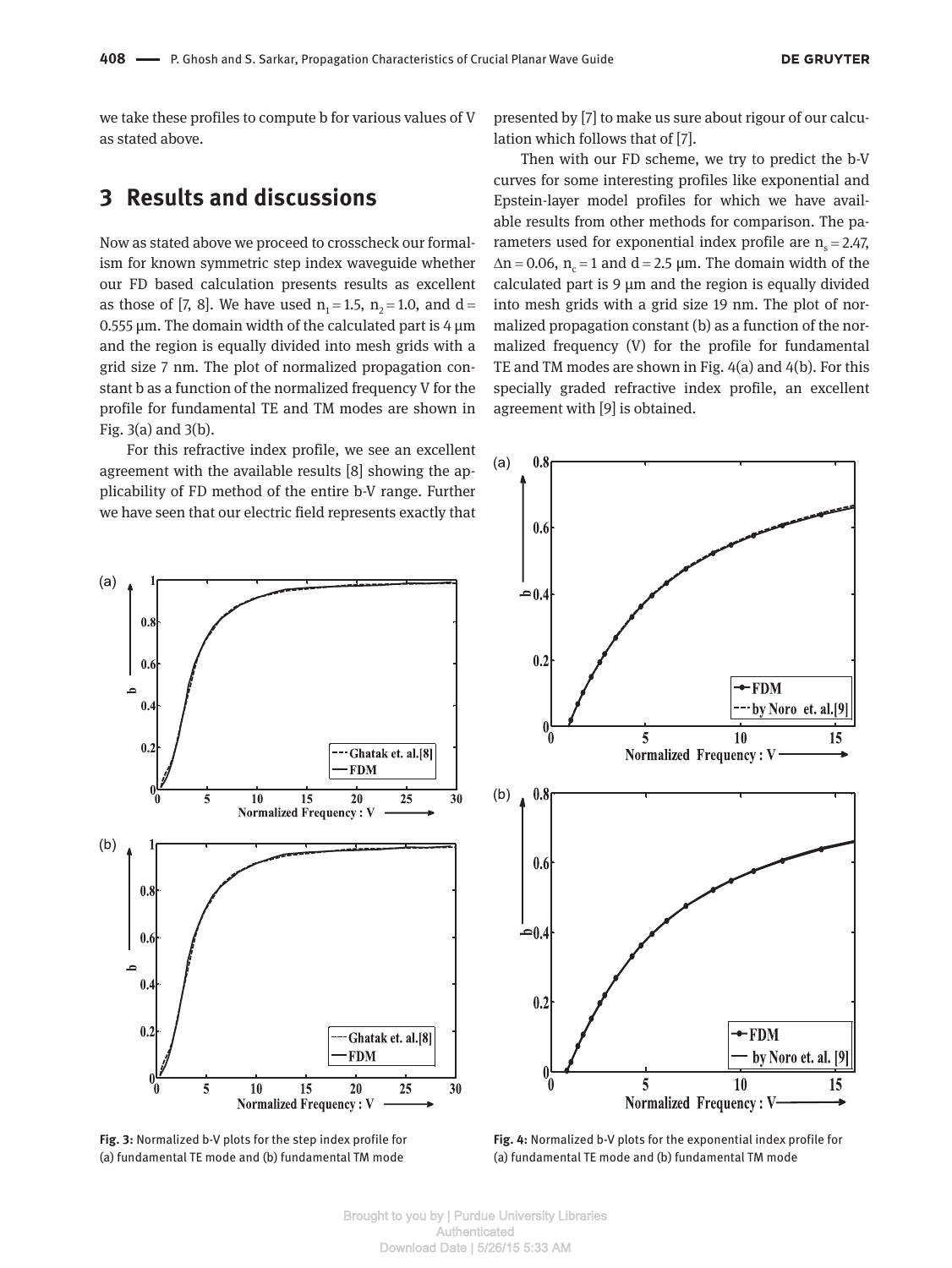The parameters chosen for Epstein-layer profile are  $n_1 = 1.16$ ,  $n_2 = 1.15$  and  $d = 1 \mu m$ . The values of  $n_3$  are 1.15, 1.149 and 1.1399 for  $c^2$  equal to 0, 0.1 and 1 respectively. We have calculated the normalized propagation constant (b) for a grid size of 9 nm over a domain width of 8  $\mu$ m. The plot of b as a function of the normalized frequency (V) for the profile for fundamental TE mode is shown in Fig. 5. Evidently, the results are same as those in [10], which may be calculated from the eigenvalue Eq. (11).

# **4 Conclusion**

The well-known finite difference method involves the conversion of Helmholtz equation into a finite difference equation and possesses the merit of transformation of an arbitrary field into a proper mode of a tailored planar waveguide structure by repeated use of the difference equation without any dependence on initial choice of the field. Based on finite difference (FD) method recently applied to investigate propagation characteristics of optical waveguides, we verify its applicability to predict the electric field and propagation parameter of planar waveguide for the entire range of normalized frequencies. As a test case, we crosscheck our FD result for symmetric step index planar waveguide and then predict the propagation characteristics of crucial planar waveguide structures like exponential index and Epstein layer model profile. Our findings show high degree of accuracy when compared with published results.

**Acknowledgments:** The authors are grateful to Centre for Research in Nano Science and Nano Technology, Calcutta University for financial support and Mr. Anup Karak, project fellow (CRNN, C.U.) and Ms Sanchita Pramanik, Senior Research Fellow (CSIR) for their helpful discussions.

Received: May 4, 2013. Accepted: July 13, 2013.

# **References**

- [1] Varshney, R.K. and Kumar, A. 1988. "A simple and accurate modal analysis of strip-loaded optical waveguides with various index profiles," J. Lightwave Technol. 6, 601–606.
- [2] Sharma, A. and Bindal, P. 1994. "Variational analysis of diffused planar and channel waveguides and directional couplers," J. Opt. Soc. Amer. A, Aug, vol. 11, pp. 2244–2248.
- [3] Robson, P.N. and Kendall, P.C. (ed.) 1990. "Rib waveguide theories by spectral index method, optoelectronics series," Research Studies Press Ltd., New York, Wiley.



**Fig. 5:** Normalized b-V plots for the general Epstein-layer profile for the asymmetric factor (a)  $c^2 = 0$ , (b)  $c^2 = 0.1$ , and (c)  $c^2 = 1$